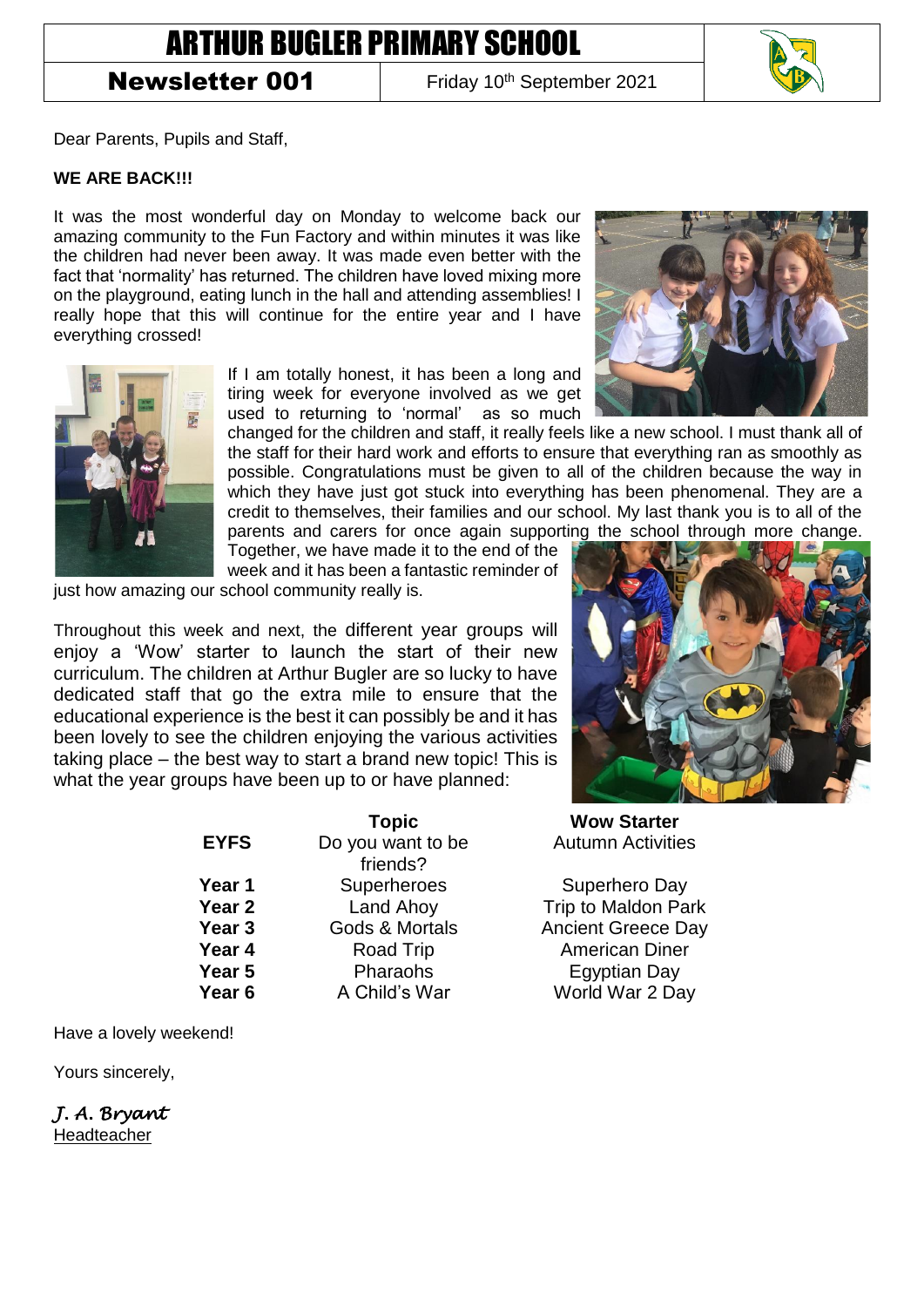|  | <b>ATTENDANCE</b>                      |                |                                             |        |
|--|----------------------------------------|----------------|---------------------------------------------|--------|
|  |                                        | <b>Class 5</b> | <b>Mrs Seshie</b>                           |        |
|  | <b>Lower School</b>                    | <b>Class 8</b> | <b>Miss McGoldrick</b>                      | 100%   |
|  | <b>Upper School</b>                    | Class 11       | <b>Mrs Matthews/</b><br><b>Mrs Thatcher</b> | 99.58% |
|  | <b>Congratulations to all classes!</b> |                |                                             |        |
|  | <b>Whole School Attendance</b>         |                | 97.89%                                      |        |

| <b>Drop Off</b>                                                                                                                                                                                                                                                                                                 |
|-----------------------------------------------------------------------------------------------------------------------------------------------------------------------------------------------------------------------------------------------------------------------------------------------------------------|
| As ever, we strongly recommend that the children walk to school<br>whenever possible, to ease traffic around the school, but if you do need<br>to use the Drop Off please ensure that your child has everything with them<br>and that they are ready to leave the car to prevent a long line of cars<br>waiting |

| <b>Jeans for Genes</b>                                                                                                                                                            |
|-----------------------------------------------------------------------------------------------------------------------------------------------------------------------------------|
| Once again, we wll be supporting 'Jeans for Genes' day with a non-<br>uniform day on Friday 17th September 2021. Children can come to school<br>in non-uniform for a £1 donation. |

|  | <b>Open Days For Prospective Parents</b>                                                                                                                                                                                                                                                                                                                  |
|--|-----------------------------------------------------------------------------------------------------------------------------------------------------------------------------------------------------------------------------------------------------------------------------------------------------------------------------------------------------------|
|  | We are opening our doors and inviting prospective parents to come and<br>visit our wonderful school and see for themselves what makes Arthur<br>Bugler so special.                                                                                                                                                                                        |
|  | Come along, be part of our friendly community and see what makes the<br>Fun Factory one of the happiest schools in the world! Staff will be on hand<br>to answer all of your questions and show you around the school. There<br>are plenty of opportunities to visit, please follow the link below for dates<br>and times, we look forward to seeing you. |
|  | http://www.arthurbugler.com/school-open-days                                                                                                                                                                                                                                                                                                              |

| <b>Class Dojo</b><br>The Class Dojo app is now up and running and information has been sent<br>home for all children in Years 1-6. If you have forgotten any information<br>please contact Mrs Rowland. Please also remember to email messages<br>to admin.abp@osborne.coop and not to send messages via the class dojo |
|-------------------------------------------------------------------------------------------------------------------------------------------------------------------------------------------------------------------------------------------------------------------------------------------------------------------------|
| app.                                                                                                                                                                                                                                                                                                                    |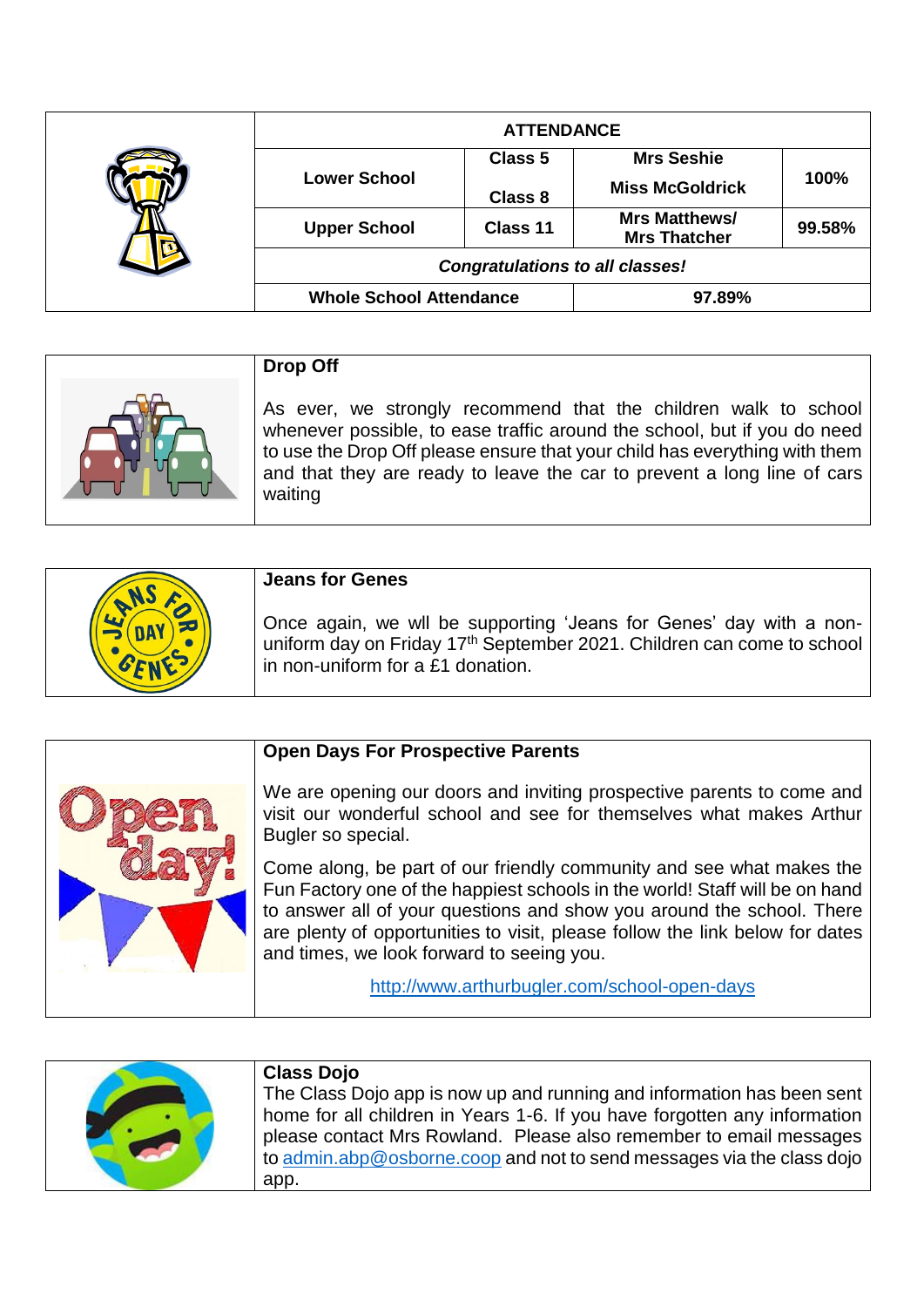| <b>Illustration by Ches Gash</b> |
|----------------------------------|
|                                  |

## **Office Hours**

Please note that the office hours for answering the phone will be 8.15am – 3.15pm. The office is open for parents to visit after 9am and throughout the day if you need to physically visit. We strongly encourage parents to use [admin.abp@osborne.coop](mailto:admin.abp@osborne.coop) for all enquiries.

| LETTERS SENT HOME / E-MAILED THIS WEEK                                                                                                                                                                                                                                                                                                              |
|-----------------------------------------------------------------------------------------------------------------------------------------------------------------------------------------------------------------------------------------------------------------------------------------------------------------------------------------------------|
| Year 5 – Wow Starter letter (Dress Up Day) Monday 13th September<br>Year 3 - Swimming Lesson Details<br>Year 6 – Wow starter (Dress up Day) Wednesday 15 <sup>th</sup> September<br>Year 6 – Meeting on Wednesday 15 <sup>th</sup> Sept 7pm<br>All Years - Messages not to be sent on Class Dojo<br>All Years - Reminder for Lunchboxes to be named |